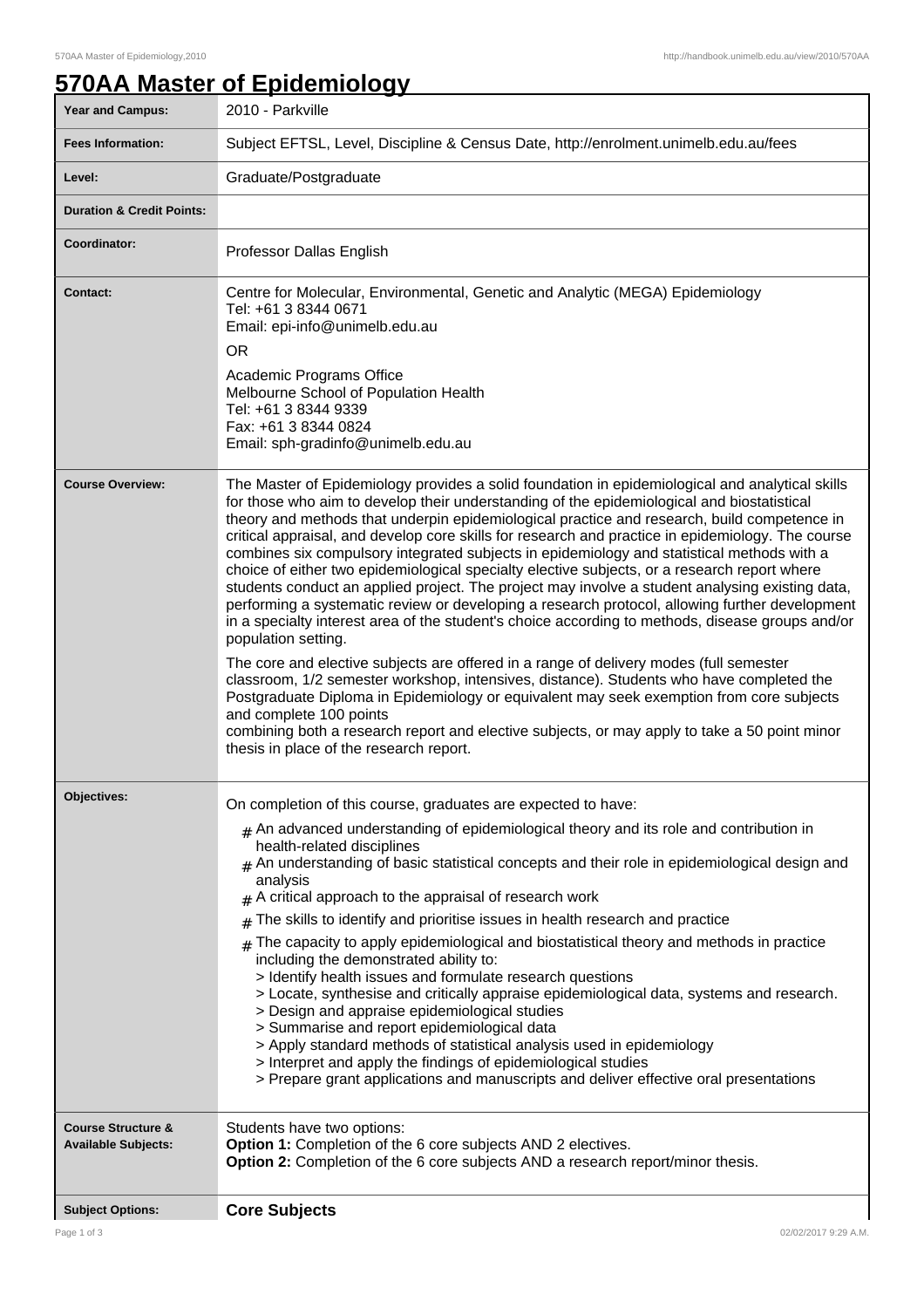Students must complete all SIX Core subjects for both Option 1 and Option 2: Part time students are expected to take 505-969, 505-970, 505-971 and 505-972 in their 1st year.

| <b>Subject</b>                                     | <b>Study Period Commencement:</b> | Credit<br>Points: |
|----------------------------------------------------|-----------------------------------|-------------------|
| POPH90142 Epidemiology & Analytic Methods 1        | March                             | 12.50             |
| POPH90143 Epidemiology & Analytic Methods 2        | April                             | 12.50             |
| POPH90146 Study Design in Epidemiology             | May                               | 12.50             |
| POPH90147 Epidemiology in Practice                 | August                            | 12.50             |
| POPH90144 Linear & Logistic Regression             | July                              | 12.50             |
| POPH90145 Survival Analysis & Regression for Rates | September                         | 12.50             |

## **Electives**

The following elective subjects are available to students who choose Option 1 of the Course Plan.

| <b>Subject</b>                            | <b>Study Period Commencement:</b> | <b>Credit</b><br>Points: |
|-------------------------------------------|-----------------------------------|--------------------------|
| POPH90112 Infectious Disease Epidemiology | Semester 1                        | 12.50                    |
| POPH90111 Genetic Epidemiology<br>.       | Semester 2                        | 12.50                    |

## **Research Report/Minor Thesis**

Students who enroll in Option 2 must complete either of the following subjects:

 $_{\rm \#}$  505-930 (Research Project) or

# 505-931 (Minor Thesis)

**NOTE:** The Minor Theis is **ONLY** available to students exempt from some or all core subjects.

| <b>Subject</b>                                   | <b>Study Period Commencement:</b> | <b>Credit</b><br>Points: |
|--------------------------------------------------|-----------------------------------|--------------------------|
| POPH90113 Research Project - Master Epidemiology | Semester 1, Semester 2            | 12.50                    |
| POPH90114 Minor Thesis - Master of Epidemiology  | Semester 1, Semester 2            | 25                       |

**Entry Requirements:** The Selection Committee will evaluate the applicant's ability to pursue successfully the course using the following criteria -

- $#$  An honours degree in a relevant discipline with at least H2B (70%) in the major, or equivalent, **OR**
- # a medical degree, **OR**
- $_{\rm \#}$  a postgraduate diploma in Epidemiology with at least a H2B (70%) average, or equivalent, **OR**
- $_{\rm \#}$  a degree in a relevant discipline with at least a H2B (70%) average in the major, and at least 2 years of relevant documented full-time work experience.

The Selection Committee may conduct interviews and tests and call for referee reports and employer references to elucidate any matters to do with selection.

| <b>Core Participation</b><br><b>Requirements:</b> | None                                                                                                                                                                                                                                                                                                                                                                                                                                                                                                                                                                                         |
|---------------------------------------------------|----------------------------------------------------------------------------------------------------------------------------------------------------------------------------------------------------------------------------------------------------------------------------------------------------------------------------------------------------------------------------------------------------------------------------------------------------------------------------------------------------------------------------------------------------------------------------------------------|
| <b>Graduate Attributes:</b>                       | The Melbourne Experience enables our graduates to become: Academically excellent: have<br>a strong sense of intellectual integrity and the ethics of scholarship have in-depth knowledge<br>of their specialist discipline(s) reach a high level of achievement in writing, generic research<br>activities, problem-solving and communication be critical and creative thinkers, with an aptitude<br>for continued self-directed learning be adept at learning in a range of ways, including through<br>information and communication technologies Knowledgeable across disciplines: examine |